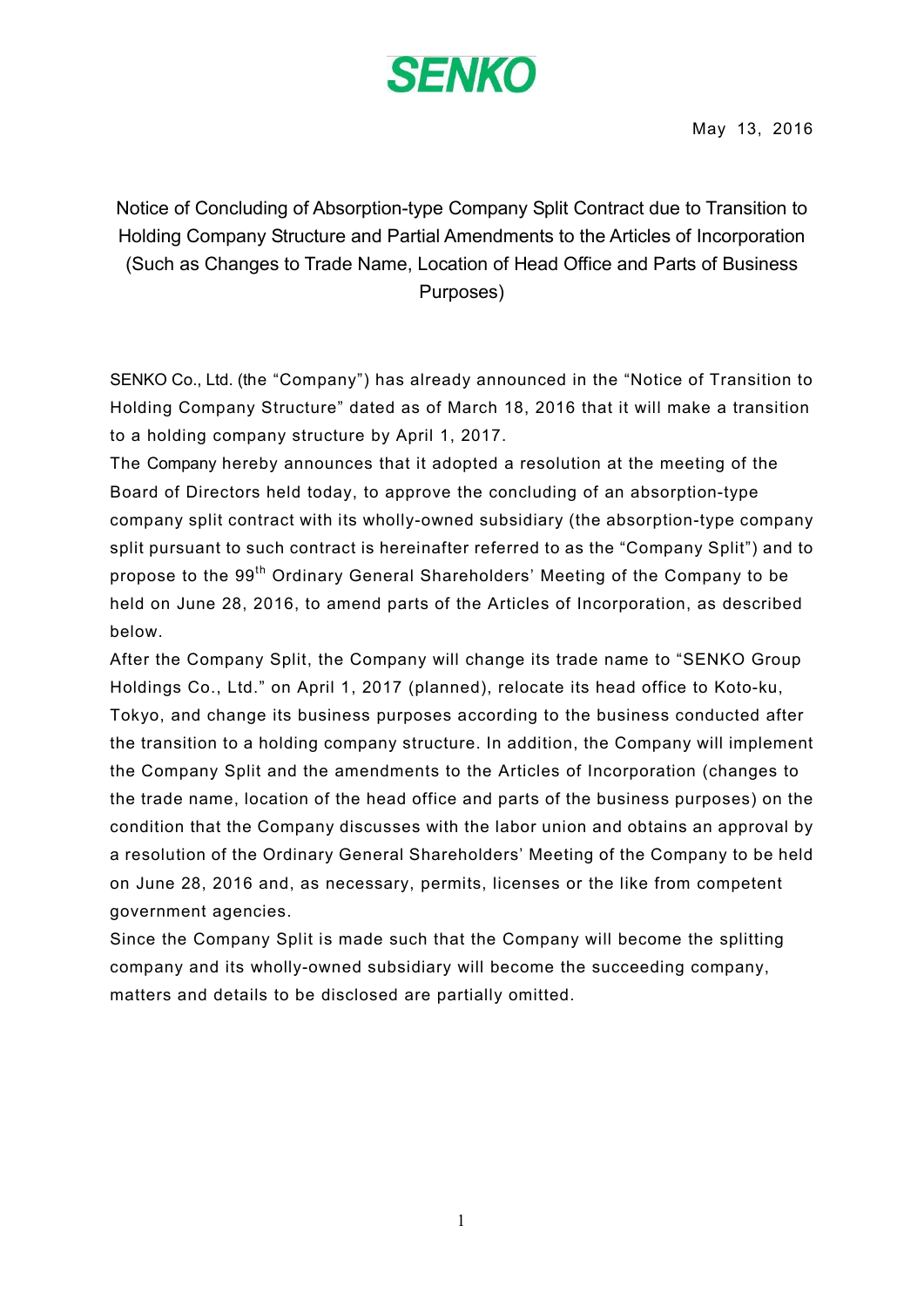

#### I. Transition to a holding company structure through company split

1. Purpose of transition to a holding company structure

To date, the SENKO Group has operated with the Company acting as an operating holding company. However, based on the decision made recently to make a transition to a pure holding company structure, the Group will strive: 1) to strengthen the governance framework; 2) to clarify responsibilities and authority of each operating company; and 3) to expedite decision-making and thus aims to further strengthen the Group structure and enhance corporate value.

- 1) The new pure holding company will devise strategy and allocate resources from a medium- to long-term perspective and support the growth and expansion of the operating companies. It will also develop new businesses and handle M&A activity.
- 2) The operating companies will respond appropriately to changes in the business environment and seek growth in their own business areas.
- 2. Summary of transition to a holding company structure
	- (1) Schedule of the Company Split
		- Meeting of the Board of Directors adopting a resolution to start preparations for transition to a holding company structure

March 18, 2016 Establishment of split preparation company April 15, 2016 Meeting of the Board of Directors approving the absorption-type company split contract May 13, 2016 Concluding of the absorption-type company split contract May 13, 2016 Ordinary General Shareholders' Meeting to approve the absorption-type company split contract and the Uune 28, 2016 (planned) Effective date of the absorption-type company split

April 1, 2017 (planned)

(2) Method of the Company Split

The Company Split is implemented by the method of spin-off and absorption-type company split in which the Company will become the splitting company (the "Splitting Company") and its wholly-owned preparatory company will become the successor company (the "Successor Company").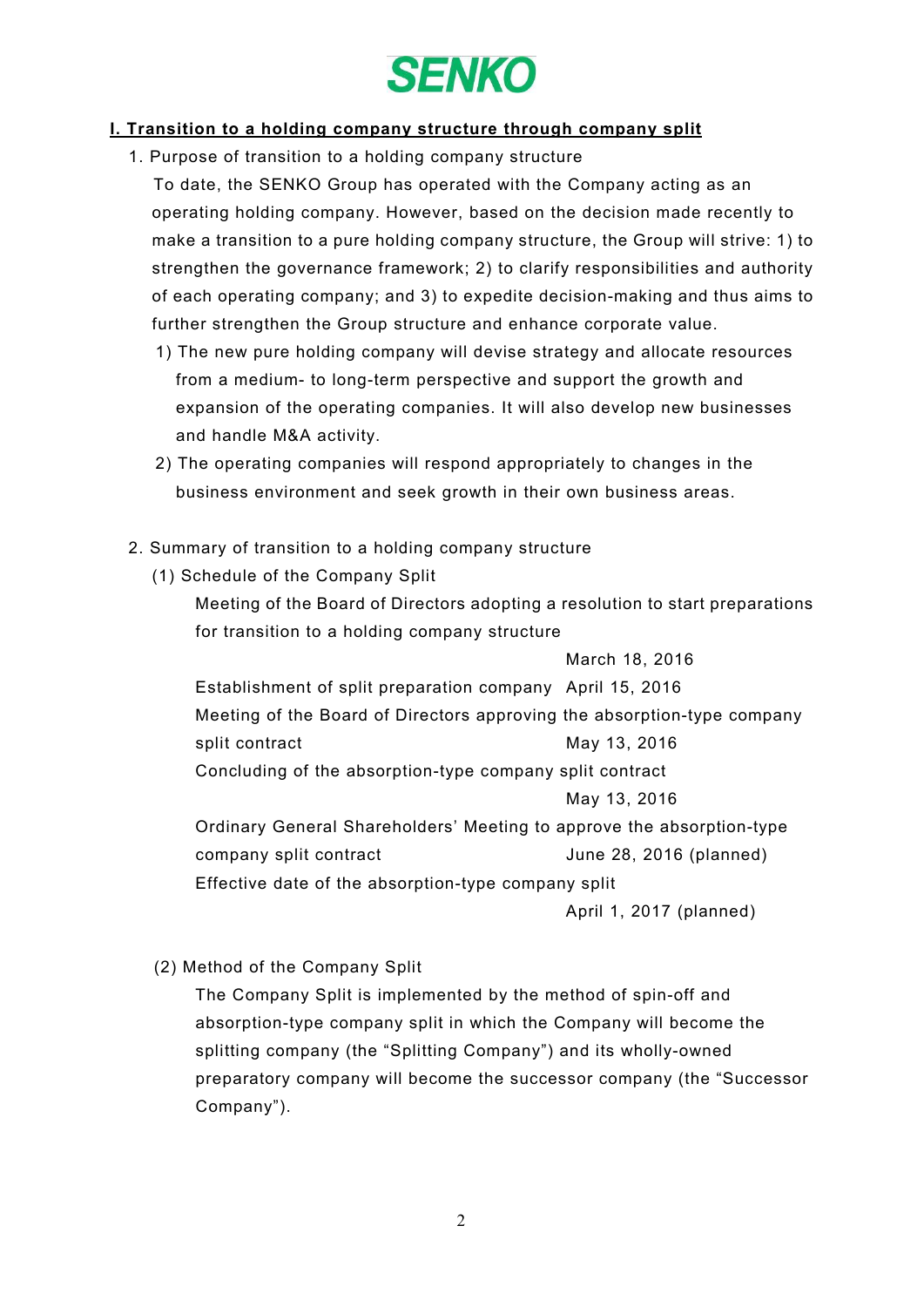

- (3) Details of allocation related to the Company Split In line with the Company Split, SENKO Split Preparation Co., Ltd. (the Successor Company) will issue 200 common shares and allocate and deliver the shares to the Company (the Splitting Company) in their entirety.
- (4) Handling of new stock acquisition rights and bonds with new stock acquisition rights in relation to the Company Split

The Company Split will have no effect on the handling of stock acquisition rights and bonds with stock acquisition rights issued by the Company.

- (5) Capital stock or other items increased or decreased due to the Company Split The Company Split will have no effect on the capital stock of the Company.
- (6) Rights and obligations succeeded by the Successor Company Unless otherwise set forth in the absorption-type company split contract executed between the Successor Company and the Company on May 13, 2016, the Successor Company shall, on the date of the Company Split, succeed to assets, liabilities and any receivables and payables, employment contracts and any and all other rights and obligations related to the businesses subject to the Company Split that are operated by the Company as of the effective date.

Note that the "cumulative assumption of obligations (*chojo-teki saimu hikiuke*)" method shall apply to the succession of obligations.

(7) Prospect of performance of obligations

After the Company Split, the amount of assets of the Company and the Successor Company is expected to exceed the amount of their liabilities, and with respect to the prospect of revenues after the Company Split, no events that could be detrimental to the performance of obligations to be assumed by the Company and the Successor Company are expected at this point.

Based on the above, the Company judges that obligations to be assumed by the Company and the Successor Company after the Company Split can be fulfilled.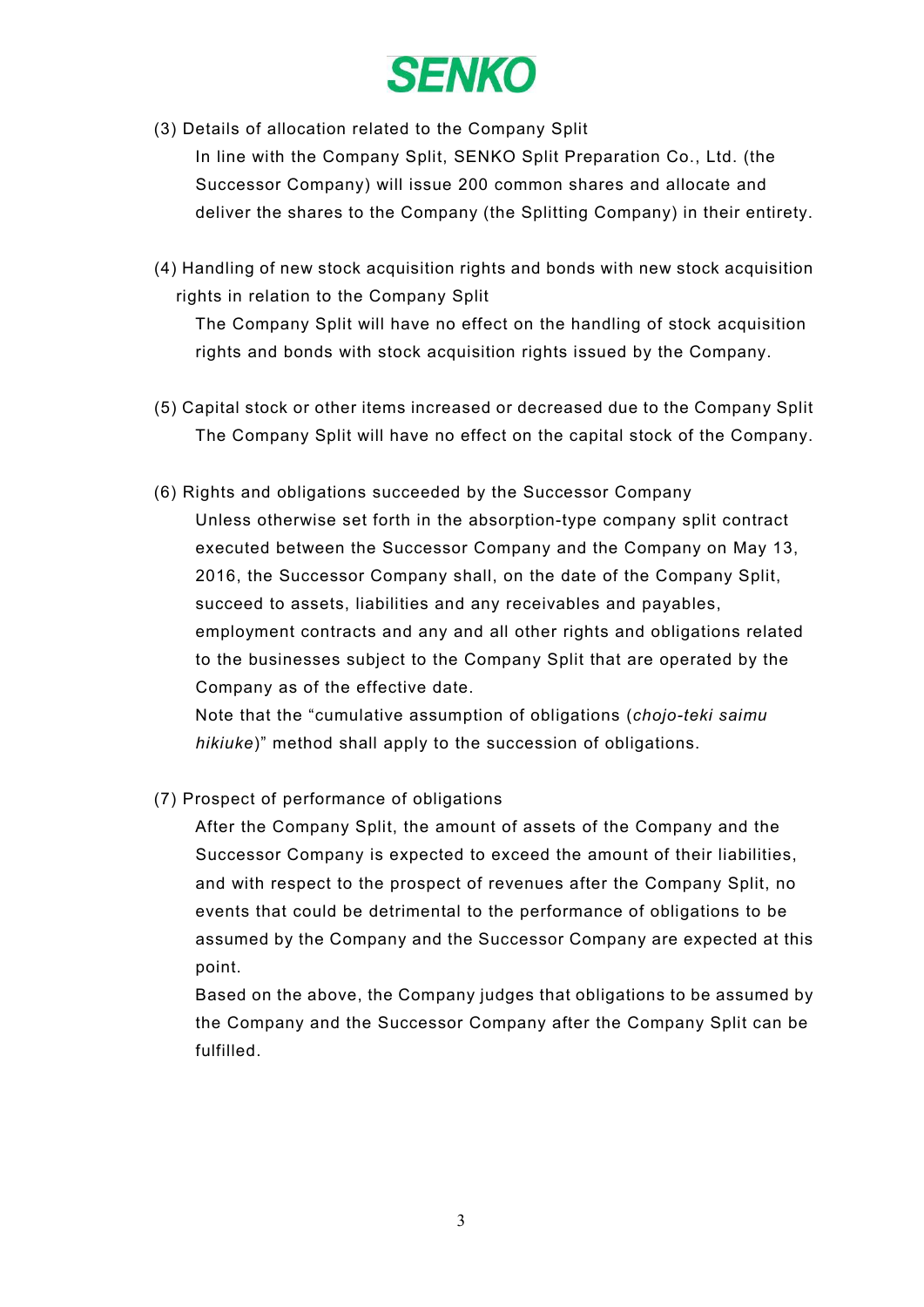

### 3. Overview of companies involved in the Company Split

|                     | <b>Splitting Company</b>       | <b>Successor Company</b>         |
|---------------------|--------------------------------|----------------------------------|
|                     | As of March 31, 2016           | At the time of establishment on  |
|                     |                                | April 15, 2016                   |
| $(1)$ Name          | SENKO Co., Ltd.                | SENKO Split Preparation Co.,     |
|                     |                                | Ltd.                             |
| (2) Address         | 1-1-30-1500, Oyodo Naka,       | 1-1-30-1500, Oyodo Naka,         |
|                     | Kita-ku, Osaka, 531-6115,      | Kita-ku, Osaka, 531-6115,        |
|                     | Japan                          | Japan                            |
| (3) Representative  | Yasuhisa Fukuda,               | Yasuhisa Fukuda,                 |
| and title           | Representative Director and    | Representative Director and      |
|                     | President                      | President                        |
| (4) Detailed        | Distribution business, trading | Distribution business, trading & |
| business            | & commerce business and        | commerce business and other      |
|                     | other businesses               | businesses                       |
| (5) Capital stock   | 24,011 million yen             | 10 million yen                   |
| $(6)$ Date of       | July 20, 1946                  | April 15, 2016                   |
| establishment       |                                |                                  |
| (7) Shares          |                                |                                  |
| outstanding         | 144,834,000 shares             | 200 shares                       |
| (8) Fiscal year end | March 31                       | March 31                         |
| (9) Number of       | 2,800 (non-consolidated)       | 0                                |
| employees           | 11,992 (consolidated)          |                                  |
| $(10)$ Major        | Asahi Kasei Corporation        | Not applicable because of the    |
| customers/busin     | Sekisui House, Ltd.            | establishment in April 2016.     |
| ess partners        | AEON Co., Ltd.                 |                                  |
| (11) Major banks    | Mitsubishi UFJ Trust and       | The Bank of Tokyo-Mitsubishi     |
|                     | <b>Banking Corporation</b>     | UFJ, Ltd.                        |
|                     | The Bank of Tokyo-Mitsubishi   |                                  |
|                     | UFJ, Ltd.                      |                                  |
|                     | Sumitomo Mitsui Banking        |                                  |
|                     | Corporation                    |                                  |
| $(12)$ Major        | Japan Trustee Services Bank,   | SENKO Co., Ltd.: 100%            |
| shareholders        | Ltd. (trust account): 14.16%   |                                  |
| and                 | Asahi Kasei Corporation:       |                                  |
| shareholding        | 8.06%                          |                                  |
| ratios              | The Master Trust Bank of       |                                  |
|                     | Japan, Ltd. (trust account):   |                                  |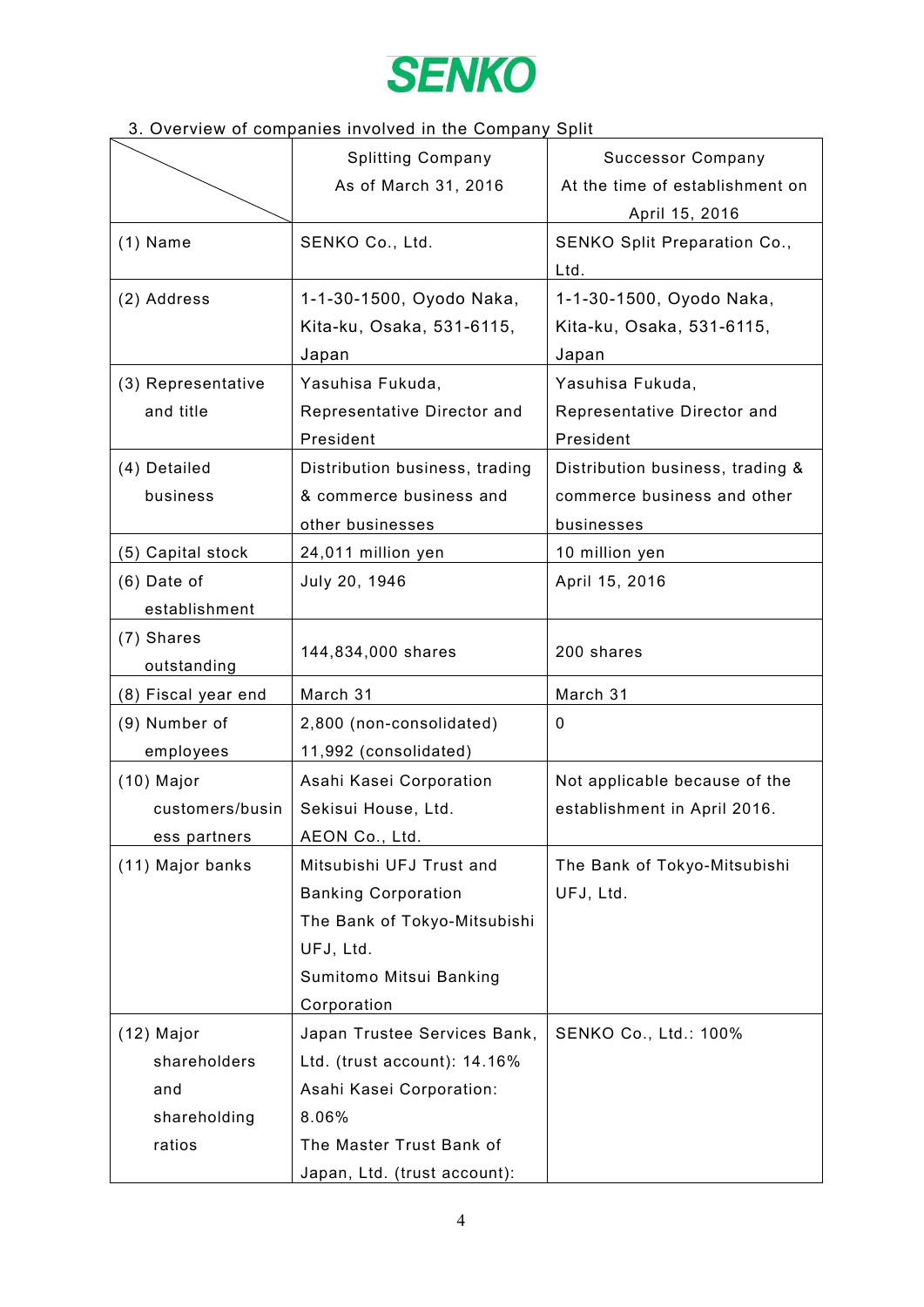

|                                                                                  | 5.73%<br>NORTHERNTRUSTCO.<br>(AVFC): 4.75%<br>Sekisui Chemical Co., Ltd.:        |  |                                                                   |                    |                                                     |  |
|----------------------------------------------------------------------------------|----------------------------------------------------------------------------------|--|-------------------------------------------------------------------|--------------------|-----------------------------------------------------|--|
|                                                                                  | 4.69%                                                                            |  |                                                                   |                    |                                                     |  |
| (13) Relationship                                                                | Capital                                                                          |  | The Splitting Company holds 100% of shares                        |                    |                                                     |  |
| between                                                                          | relationship                                                                     |  |                                                                   |                    | issued and outstanding in the Successor Company.    |  |
| companies                                                                        | Personal                                                                         |  |                                                                   |                    | The Splitting Company dispatches its directors to   |  |
| involved, and                                                                    | relationship                                                                     |  | the Successor Company.                                            |                    |                                                     |  |
| other matters                                                                    | <b>Business</b><br>relationship                                                  |  | Since the Successor Company has not started<br>Splitting Company. |                    | operating, it has no business relationship with the |  |
| (14) Business performance and financial standing for the last three fiscal years |                                                                                  |  |                                                                   |                    |                                                     |  |
| (Units: millions of yen, except where indicated otherwise)                       |                                                                                  |  |                                                                   |                    |                                                     |  |
|                                                                                  | <b>SENKO Split</b><br>Preparation Co.,<br>SENKO Co., Ltd. (consolidated)<br>Ltd. |  |                                                                   | (non-consolidated) |                                                     |  |
|                                                                                  | Term ended                                                                       |  | Term ended                                                        | Term ended         | As of April 15,                                     |  |
| Fiscal<br>y e a r                                                                | March 2014                                                                       |  | <b>March 2015</b>                                                 | March 2016         | 2016                                                |  |
| Consolidated net<br>t<br>s<br>s<br>е<br>а<br>s                                   | 72,302                                                                           |  | 92,743                                                            | 100,009            | 10                                                  |  |
| Consolidated total<br>t<br>s<br>s<br>e<br>а<br>s                                 | 243,570                                                                          |  | 285,309                                                           | 269,461            | 10                                                  |  |
| Consolidated net<br>assets per share<br>Y.<br>e<br>n                             | 539.52                                                                           |  | 581.46                                                            | 613.71             | 50,000.00                                           |  |
| Consolidated<br>operating revenue                                                | 333,883                                                                          |  | 398,447                                                           | 434,000            |                                                     |  |
| Consolidated<br>operating income                                                 | 12,122                                                                           |  | 13,649                                                            | 17,497             |                                                     |  |
| Consolidated<br>ordinary income                                                  | 11,305                                                                           |  | 13,234                                                            | 17,178             |                                                     |  |
| Consolidated net<br>С<br>n<br>$\mathsf{o}$<br>m<br>e                             | 6,503                                                                            |  | 7,073                                                             | 8,542              |                                                     |  |
| Consolidated net<br>income per share<br>Y<br>e<br>n                              | 51.89                                                                            |  | 55.06                                                             | 60.43              |                                                     |  |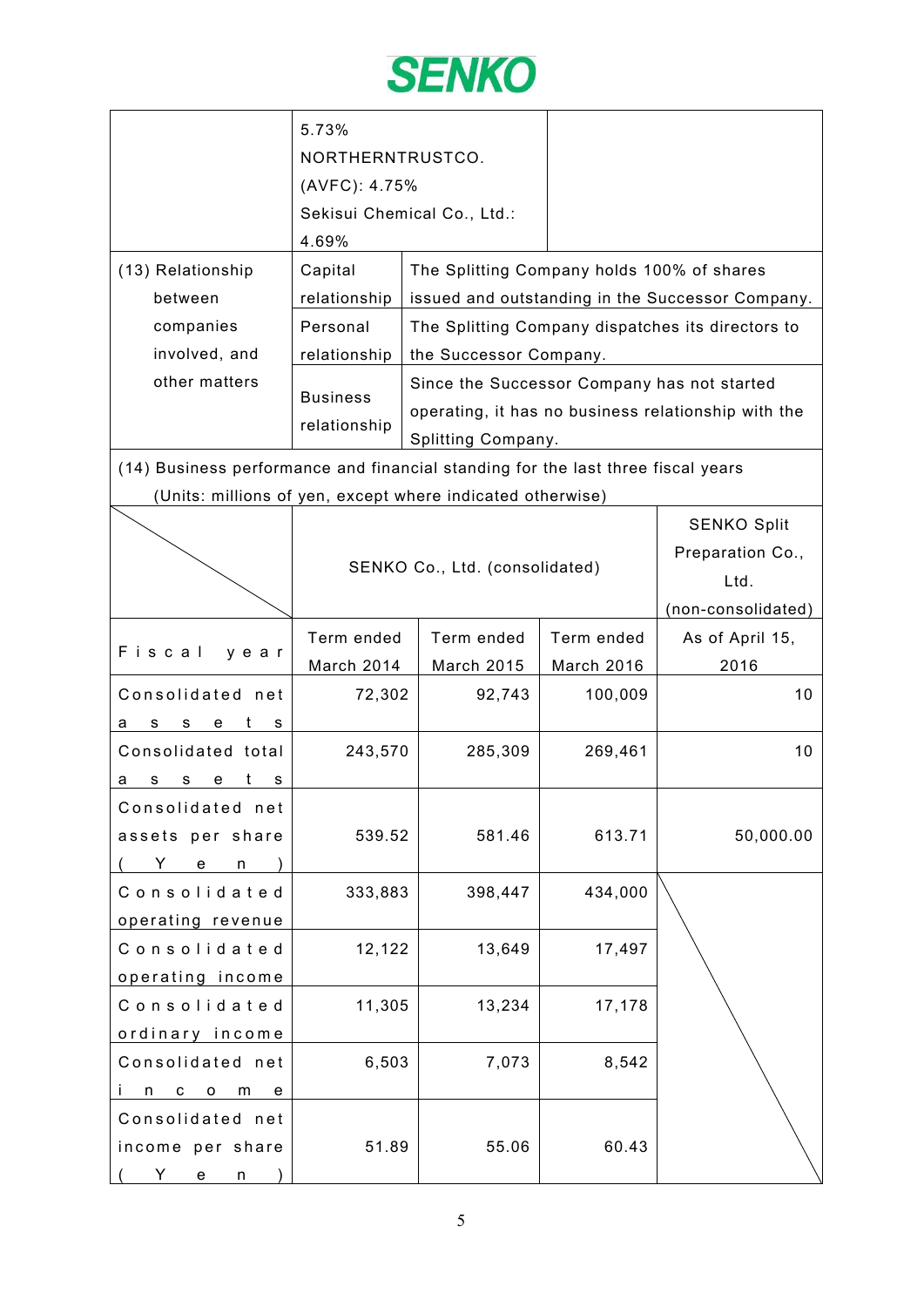

| Fiscal year        | Term ended | Term ended | Term ended | As of April 15, |
|--------------------|------------|------------|------------|-----------------|
|                    | March 2014 | March 2015 | March 2016 | 2016            |
| Dividend per share | 16.00      | 17.00      |            |                 |
| e                  |            |            |            |                 |

- (Note 1) The Splitting Company plans to change its trade name to "SENKO Group Holdings Co., Ltd." on April 1, 2017.
- (Note 2) The Successor Company plans to change its trade name to "SENKO Co., Ltd." on April 1, 2017.
- (Note 3) Since there is no previous fiscal year for the Successor Company, only matters stated in its balance sheet as of the date of its establishment are shown in the above table.
	- 4. Overview of business units to be split
		- (1) Business lines of business units to be split

Distribution business, trading & commerce business and other businesses (excluding businesses related to management of business activities of companies whose shares the Company holds, and businesses related to management of the Group).

(2) Business performance of business units to be split (for the fiscal year ended March 2016)

(Unit: millions of yen)

|                  | Actual results of    | Actual           | Ratio   |
|------------------|----------------------|------------------|---------|
|                  | business units to be | non-consolidated | (a ÷ b) |
|                  | split (a)            | results of the   |         |
|                  |                      | Company (b)      |         |
| Operating        | 204,374              | 204,374          | 100 %   |
| e<br>e<br>v<br>e |                      |                  |         |

(3) Items of assets and liabilities to be split and amounts (as of March 31, 2016)

(Unit: millions of yen)

|                    | Assets     |               | Liabilities |
|--------------------|------------|---------------|-------------|
| Account title      | Book value | Account title | Book value  |
| Current assets     | 34,359     | Current       | 36,158      |
|                    |            | liabilities   |             |
| Non-current        | 111,660    | Non-current   | 8,980       |
| a<br>S S<br>e<br>s |            | liabilities   |             |
| a                  | 146,019    | $\Omega$<br>a | 45.139      |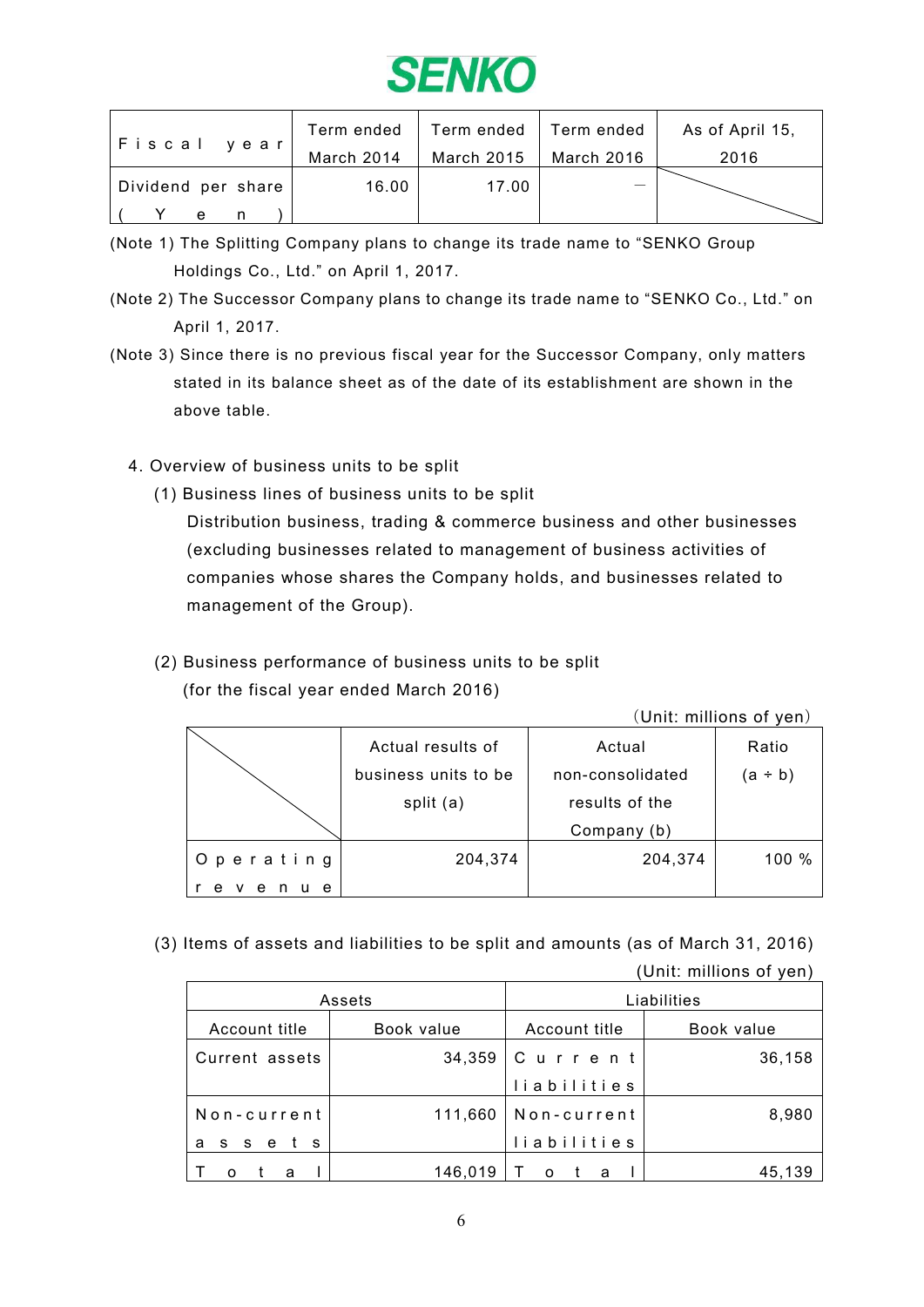

(Note) Since the above amounts were calculated with reference to the balance sheet dated as of March 31, 2016, actual amounts to be succeeded are obtained after adjusting the above amounts based on an increase or decrease in them that occurs by the effective date of the Company Split.

|                 | $\sigma$ . Ontainon and the Company Opht (as of Aphil 1, 2011 [pianned]] |                                       |
|-----------------|--------------------------------------------------------------------------|---------------------------------------|
|                 | <b>Splitting Company</b>                                                 | <b>Successor Company</b>              |
| $(1)$ Name      | SENKO Group Holdings Co., Ltd.                                           | SENKO Co., Ltd.                       |
|                 | (The trade name is scheduled to                                          | (The trade name is scheduled to       |
|                 | change from "SENKO Co., Ltd."                                            | change from "SENKO Split              |
|                 | as of April 1, 2017)                                                     | Preparation Co., Ltd." as of April 1, |
|                 |                                                                          | 2017)                                 |
| (2) Address     | 2-8-10, Shiomi, Koto-ku, Tokyo,                                          | 1-1-30-1500, Oyodo Naka,              |
|                 | 135-0052, Japan (The address                                             | Kita-ku, Osaka, 531-6115, Japan       |
|                 | is scheduled to change from                                              |                                       |
|                 | "1-1-30-1500, Oyodo Naka,                                                |                                       |
|                 | Kita-ku, Osaka, 531-6115,                                                |                                       |
|                 | Japan" as of April 1, 2017)                                              |                                       |
| (3)             | Yasuhisa Fukuda,                                                         |                                       |
| Representative  | Representative Director and                                              | To be decided                         |
| and title       | President                                                                |                                       |
| (4) Business    | Businesses such as management                                            | Distribution business, trading &      |
| lines           | of operation of Group companies                                          | commerce business and other           |
|                 |                                                                          | businesses                            |
| (5) Capital     | 24,011 million yen                                                       | 10,000 million yen                    |
| stock           |                                                                          |                                       |
| (6) Fiscal year | March 31                                                                 | March 31                              |
| end             |                                                                          |                                       |

## 5. Situation after the Company Split (as of April 1, 2017 [planned])

#### 6. Overview of the accounting treatment

Plans are in place to account for the Company Split as a transaction between parties under common control.

#### 7. Future prospects

Since the Successor Company is a wholly-owned subsidiary of the Company, the impact of this Company Split on the consolidated business results of the Company will be negligible. In addition, the Company will become a holding company after the Company Split, and therefore the Company's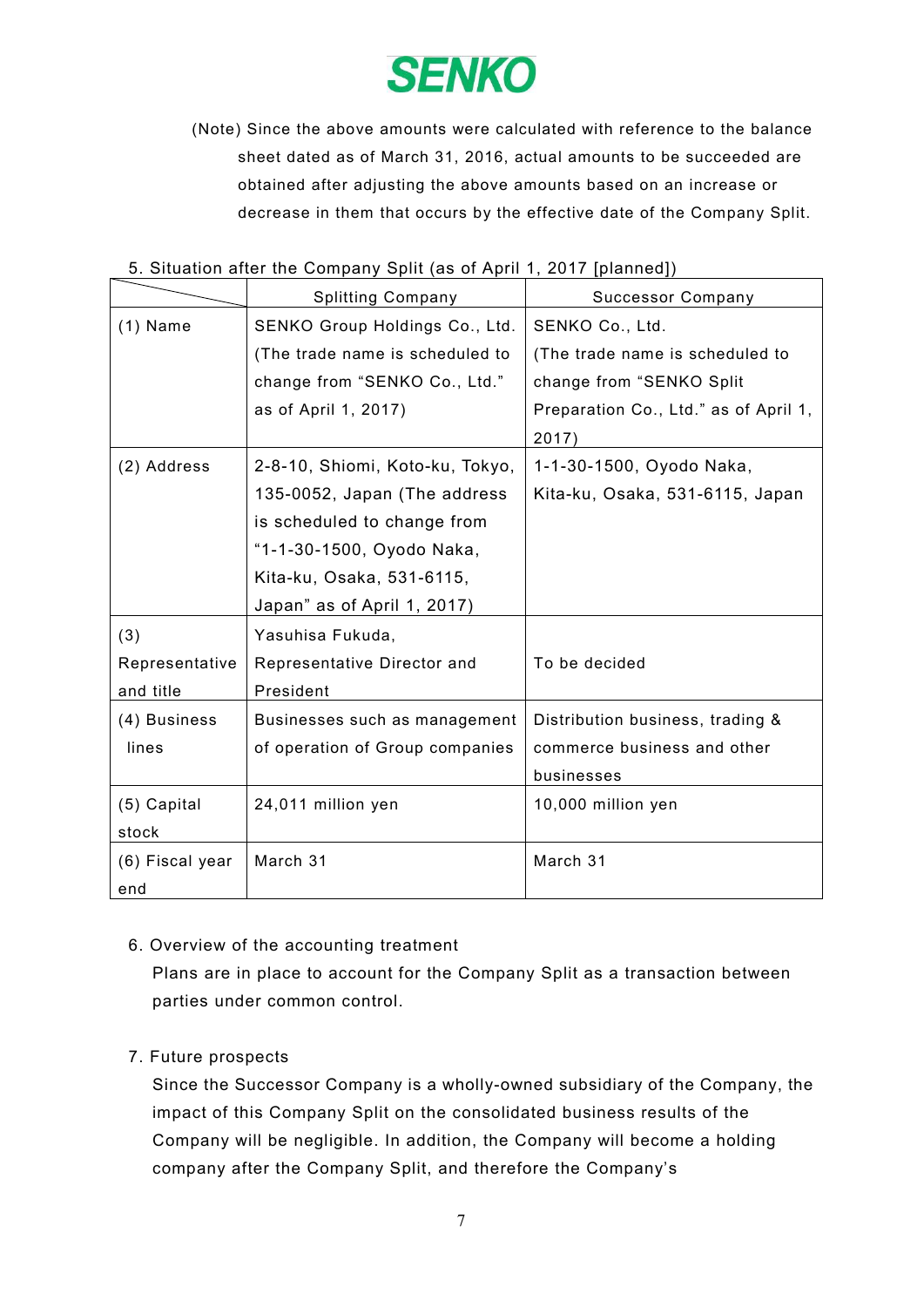

non-consolidated revenues will mainly come from dividends from its associated companies, real estate rents, interest receipts and business management fees. Further, expenses are expected to mainly consist of those related to functions performed by the Company as a holding company to manage the operation of the Group companies.

#### II. Amendments to Articles of Incorporation

- 1. Reason for amendments to the Articles of Incorporation
	- Accompanying the transition to a holding company structure, to change the Company's trade name to "SENKO Group Holdings Kabushiki Kaisha" and "SENKO Group Holdings Co., Ltd." in English, change the purpose of the Company to business management as a holding company, and change the location of the head office of the Company to Koto-ku, Tokyo.
- 2. Details of amendments to the Articles of Incorporation

#### The details of the amendments are as described below.

| <b>Current Articles of Incorporation</b>    | Proposed amendments                        |
|---------------------------------------------|--------------------------------------------|
|                                             |                                            |
| (Trade name)                                | (Trade name)                               |
| Article 1                                   | Article 1                                  |
| The Company shall be called "SENKO          | The Company shall be called "SENKO         |
| <b>KABUSHIKI KAISHA" and "SENKO Co.,</b>    | Group Holdings Kabushiki Kaisha" and       |
| Ltd." in English.                           | "SENKO Group Holdings Co., Ltd." in        |
|                                             | English.                                   |
|                                             |                                            |
| (Purpose)                                   | (Purpose)                                  |
| Article 2                                   | Article 2                                  |
| The purpose of the Company shall be to      | 1. The purpose of the Company shall be, by |
| engage in following businesses:             | owning shares or equities in companies     |
|                                             | engaged in the following businesses or in  |
|                                             | foreign companies engaged in businesses    |
|                                             | similar to the following, to manage the    |
|                                             | business activities of such companies,     |
|                                             | etc.:                                      |
| (1) Transportation by its own trucks;       |                                            |
| (2) Transportation by contracted trucks and | (Same as the present)                      |
| mediation of such transportation;           |                                            |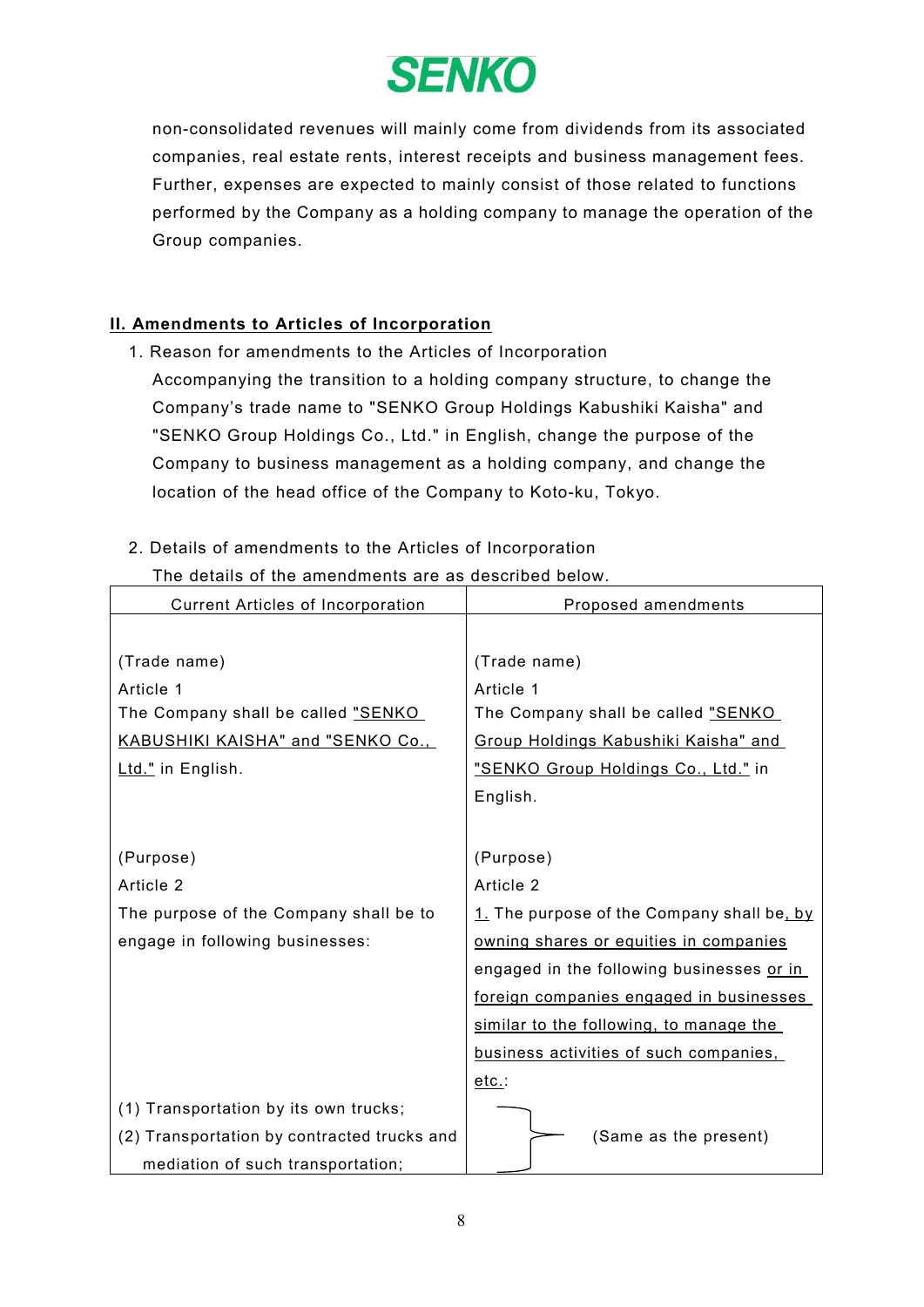

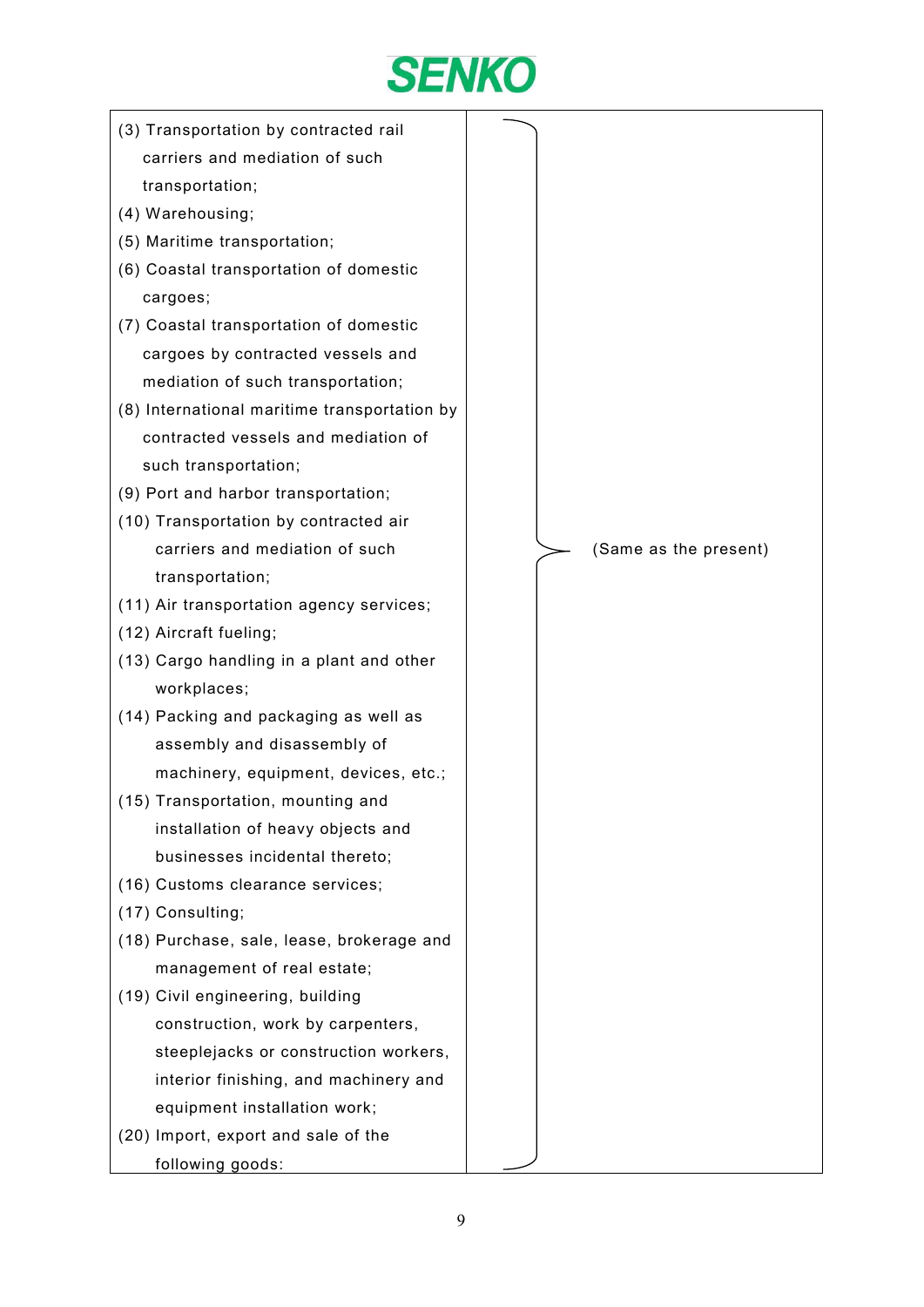

- (a) Petroleum and other fuels, petroleum products, chemical products, synthetic resins, electronic materials, synthetic fibers, fiber materials and paints;
- (b) Construction materials, steel materials, packaging materials, transportation materials, plywood, paper materials, and raw materials for paper production;
- (c) Foods, liquors, drinking water, clothing, everyday goods, Western miscellaneous goods, beds and beddings, office supplies, fire prevention equipment, precious metals and furniture;
- (d) Automobiles, automotive parts, industrial transportation vehicles, materials handling and transporting equipment, electronic equipment, telecommunications equipment, automatic vending machines, household electric appliances, air conditioning equipment;
- (21) Purchase and sale of antiques;
- (22) Disassembly and maintenance of automobiles;
- (23) Lease of general items;
- (24) Damage insurance agency services;
- (25) Insurance agency services based on the Automobile Liability Security Act;
- (26) Operations related to proposing and mediating life insurance contracts;
- (27) Information processing by computers and development and sale of software, provision of information communications services;
- (28) Worker dispatching;

(Same as the present)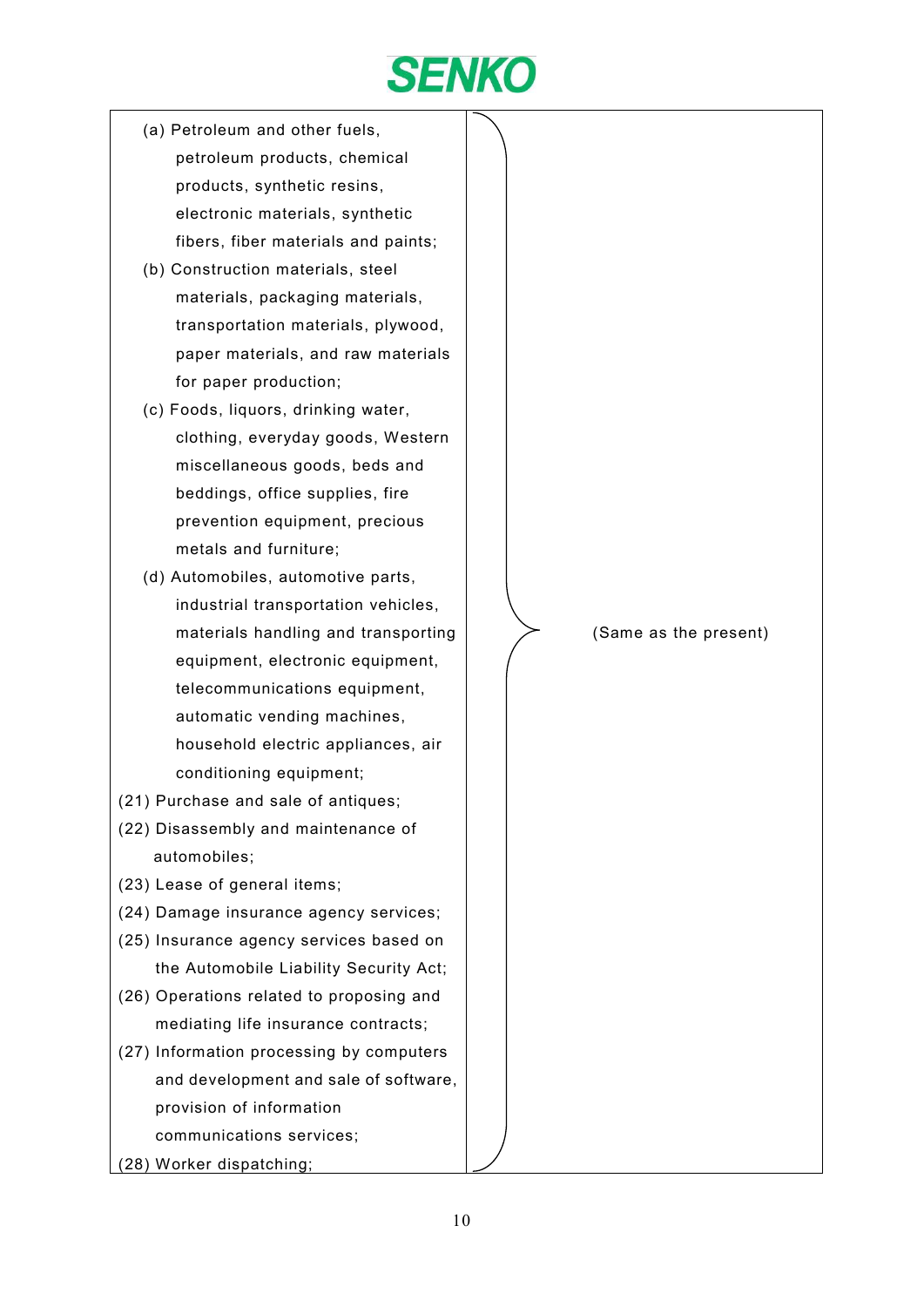

- (29) Management and lease of cultural facilities, sporting facilities, restaurants, cafés and accommodation facilities;
- (30) Industrial waste treatment;
- (31) Management of vocational education and training facilities;
- (32) Businesses related to power generation and sale of electricity;
- (33) Acquisition, possession and disposal of securities and other instruments;
- (34) Investment management;
- (35) Investment in a specific purpose company, special purpose company (companies defined in the Ordinance on Terminology, Forms and Preparation Methods of Financial Statements, etc.) and real estate investment trust, and purchase, sale, brokerage and management of equity interests;
- (36) Any and all operations related to any of the preceding items and investments in businesses necessary to perform such operations.

(Newly established)

(Same as the present)

2. The purpose of the Company shall be to engage in the businesses listed in the items of the preceding paragraph, and any and all other businesses incidental or related thereto.

| (Location of head office)                  | (Location of head office)                  |
|--------------------------------------------|--------------------------------------------|
| Article 3                                  | Article 3                                  |
| The head office of the Company shall be in | The head office of the Company shall be in |
| Osaka-shi.                                 | Koto-ku, Tokyo.                            |
|                                            |                                            |
| Article 4 to Article 41 (Omitted)          | Article 4 to Article 41 (Same as the       |
|                                            | present)                                   |